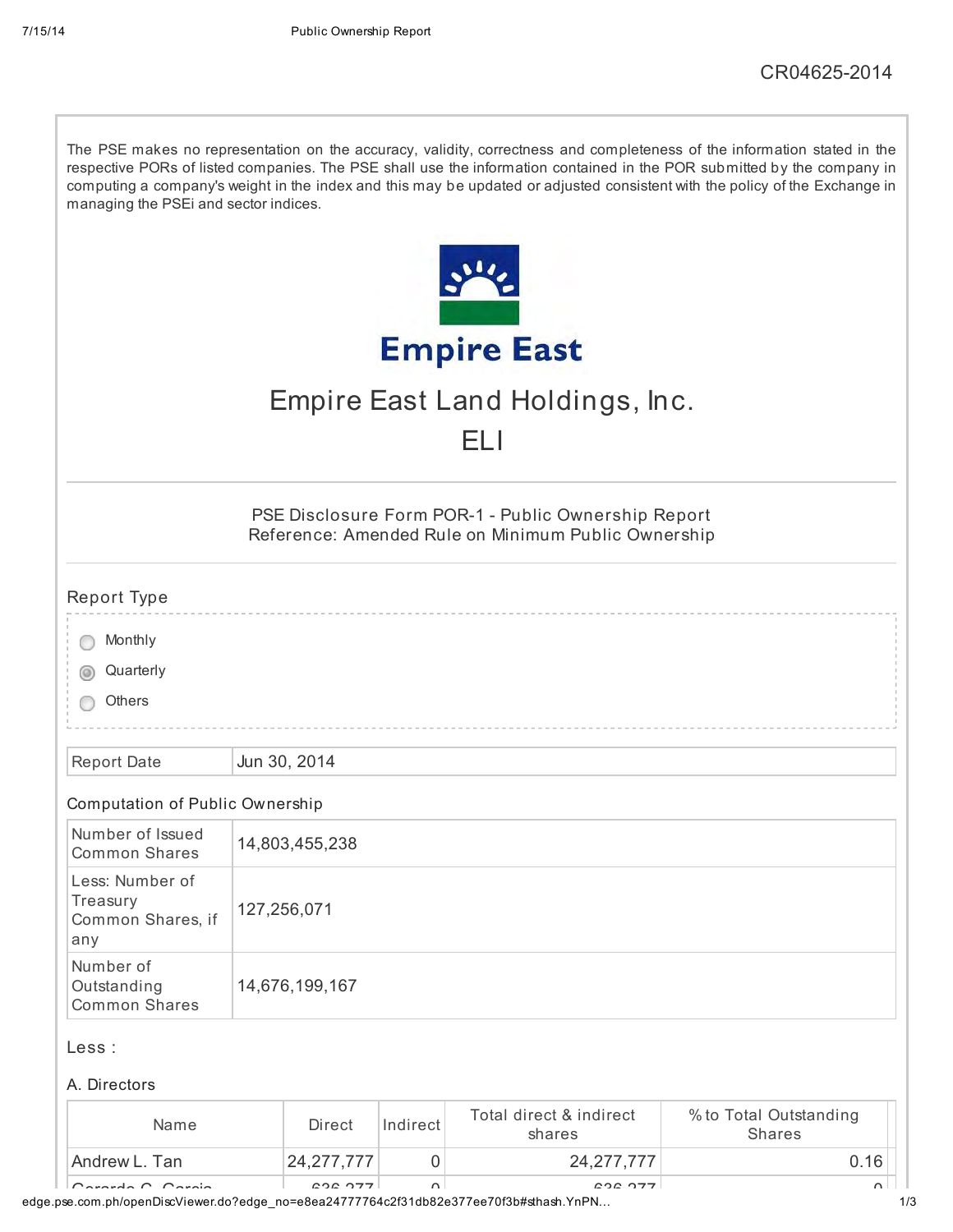| 7/15/14                      | Public Ownership Report |   |            |                              |
|------------------------------|-------------------------|---|------------|------------------------------|
| Gerardo G. Garcia            | 030, 211                | U | 030, 211   | $\mathsf{U} \mid \mathsf{I}$ |
| Anthony Charlemagne C.<br>Yu |                         |   |            |                              |
| Katherine L. Tan             |                         | 0 |            |                              |
| Alejo L. Villanueva, Jr.     |                         | 0 |            |                              |
| Enrique Santos L. Sy         | 11,892                  | 0 | 11,892     |                              |
| Evelyn G. Cacho              | 35,240                  | 0 | 35,240     |                              |
|                              | 24,961,189              | 0 | 24,961,189 | 0.16                         |

## B. Officers

| Name                        | Direct |        | Indirect Total direct & indirect shares \% to Total Outstanding Shares |
|-----------------------------|--------|--------|------------------------------------------------------------------------|
| Antonio E. Llantada, Jr.    | 92,532 | 92,532 |                                                                        |
| Ricky S. Libago             |        |        |                                                                        |
| Ricardo B. Gregorio         |        |        |                                                                        |
| Jhoanna Lyndelou T. Llaga   |        |        |                                                                        |
| Giovanni C. Ng              |        |        |                                                                        |
| Dennis E. Edaño             |        |        |                                                                        |
| Celeste Z. Sioson - Bumatay |        |        |                                                                        |
|                             | 92,532 | 92,532 |                                                                        |

# C. Principal/Substantial Stockholders

| Name                     | Direct                 | Indirect | Total direct & indirect<br>shares | % to Total Outstanding<br><b>Shares</b> |
|--------------------------|------------------------|----------|-----------------------------------|-----------------------------------------|
| Megaworld<br>Corporation | 11,993,051,438 375,000 |          | 11,993,426,438                    | 81.72                                   |
|                          | 11,993,051,438         | 375.000  | 11,993,426,438                    | 81.72                                   |

# D. Affiliates

| Name                                   | Direct        | Indirect     | Total direct & indirect<br>shares | % to Total Outstanding<br><b>Shares</b> |
|----------------------------------------|---------------|--------------|-----------------------------------|-----------------------------------------|
| Gilmore Prop. Marketing<br>Asso., Inc. |               | 0 26,655,000 | 26,655,000                        | 0.18                                    |
| The Andresons Group, Inc.              | 138,133,820   |              | 138,133,820                       | 0.94                                    |
|                                        | 138, 133, 820 | 26,655,000   | 164,788,820                       | 1.12                                    |

# E. Government

| Name | Direct | Indirect | Total direct & indirect shares | % to Total Outstanding Shares |  |
|------|--------|----------|--------------------------------|-------------------------------|--|
| none |        |          |                                |                               |  |
|      |        |          |                                |                               |  |

# F. Banks

| Name | Direct | Indirect | Total direct & indirect shares | % to Total Outstanding Shares |  |
|------|--------|----------|--------------------------------|-------------------------------|--|
| none |        |          |                                |                               |  |
|      |        |          |                                |                               |  |

edge.pse.com.ph/openDiscViewer.do?edge\_no=e8ea24777764c2f31db82e377ee70f3b#sthash.YnPN… 2/3 \_\_\_\_\_\_\_\_\_\_\_\_\_\_\_\_\_\_<br>Employees.com.ph/openDiscViewer.do?edge\_no=e8ea24777764c2f31db82e377ee70f3b#sthash.YnPN…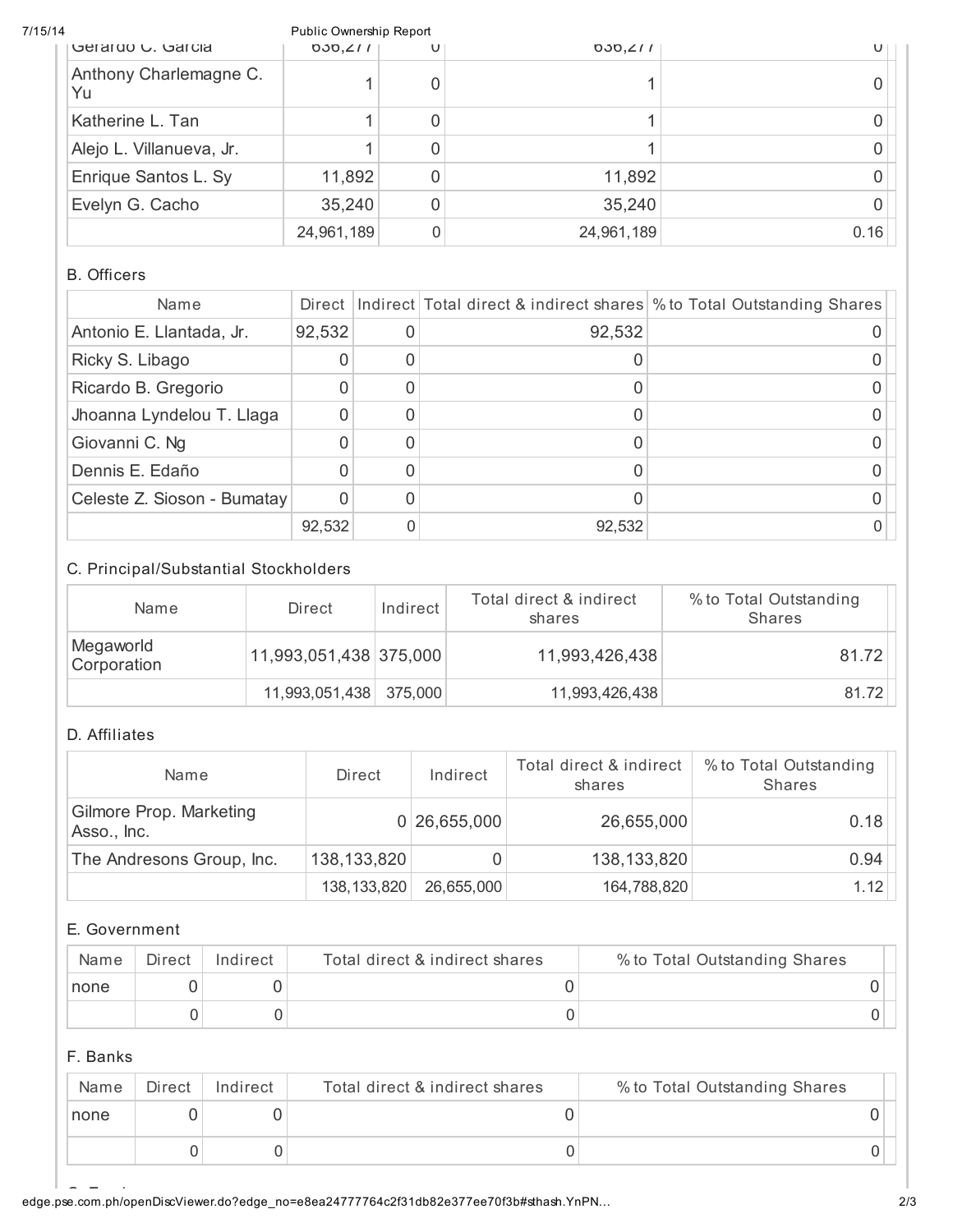#### 7/15/14 Public Ownership Report

G. Employees

| Name | Direct | Indirect | Total direct & indirect shares | % to Total Outstanding Shares |  |
|------|--------|----------|--------------------------------|-------------------------------|--|
| none |        |          |                                |                               |  |
|      |        |          |                                |                               |  |

## H. Lock-Up Shares

| Name | Direct | Indirect | Total direct & indirect shares | % to Total Outstanding Shares |  |
|------|--------|----------|--------------------------------|-------------------------------|--|
| none |        |          |                                |                               |  |
|      |        |          |                                |                               |  |

## I. Others

| Name | Direct | Indirect | Total direct & indirect shares | % to Total Outstanding Shares |  |
|------|--------|----------|--------------------------------|-------------------------------|--|
| none |        |          |                                |                               |  |
|      |        |          |                                |                               |  |

| Number of Listed<br>Common Shares                | 13,603,455,238 |
|--------------------------------------------------|----------------|
| Total Number of<br>Non-Public Shares             | 12,183,268,979 |
| Total Number of<br>Shares Owned<br>by the Public | 2,492,930,188  |
| Public Ownership<br>Percentage                   | 16.986         |
|                                                  |                |

# Other Relevant Information

None

## Filed on behalf by:

| Name        | Rhodora Edangalino |
|-------------|--------------------|
| Designation | Authorized User    |
|             |                    |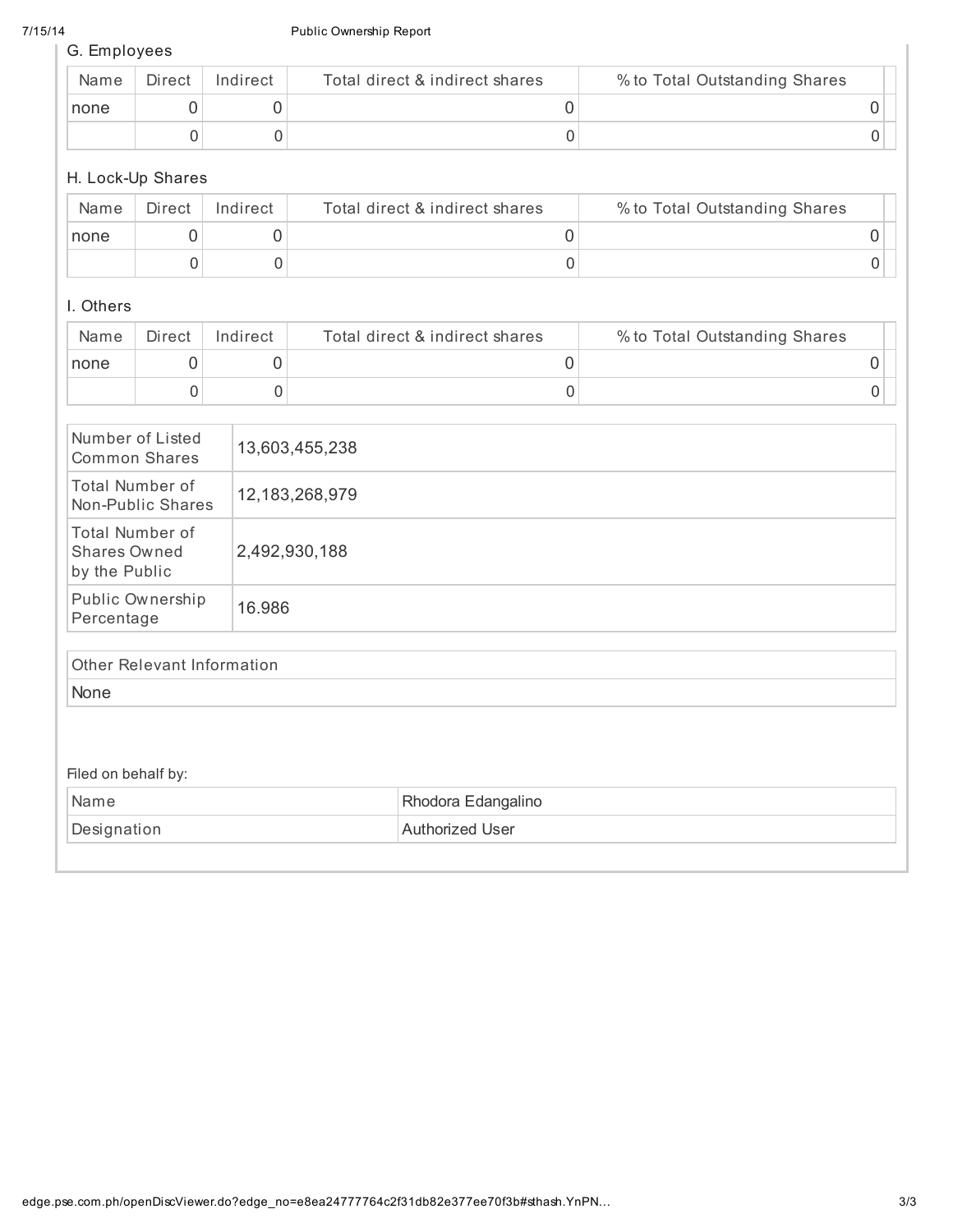

July 11, 2014

Disclosure Department Philippine Stock Exchange, Inc. 3/F Tower One and Exchange Plaza Ayala Triangle, Ayala A venue Makati City

# Attention: Ms. Janet A. Encarnacion **Head**

Gentlemen:

We submit herewith Empire East's Computation of Public Ownership Level as of June 30, 2014.

Very truly yours,

 $\sqrt{\frac{1}{3}}$ racuv

EVELYN<sup>G</sup>. CACHO Vice President for Finance and Corporate Information Officer

#### **Empire East Land Holdings, Inc.**

21/F The World Centre, 330 Sen. Gil Puyat Avenue Extension, Makati City 1200, Philippines • Tels: (632) 867-8351 to 59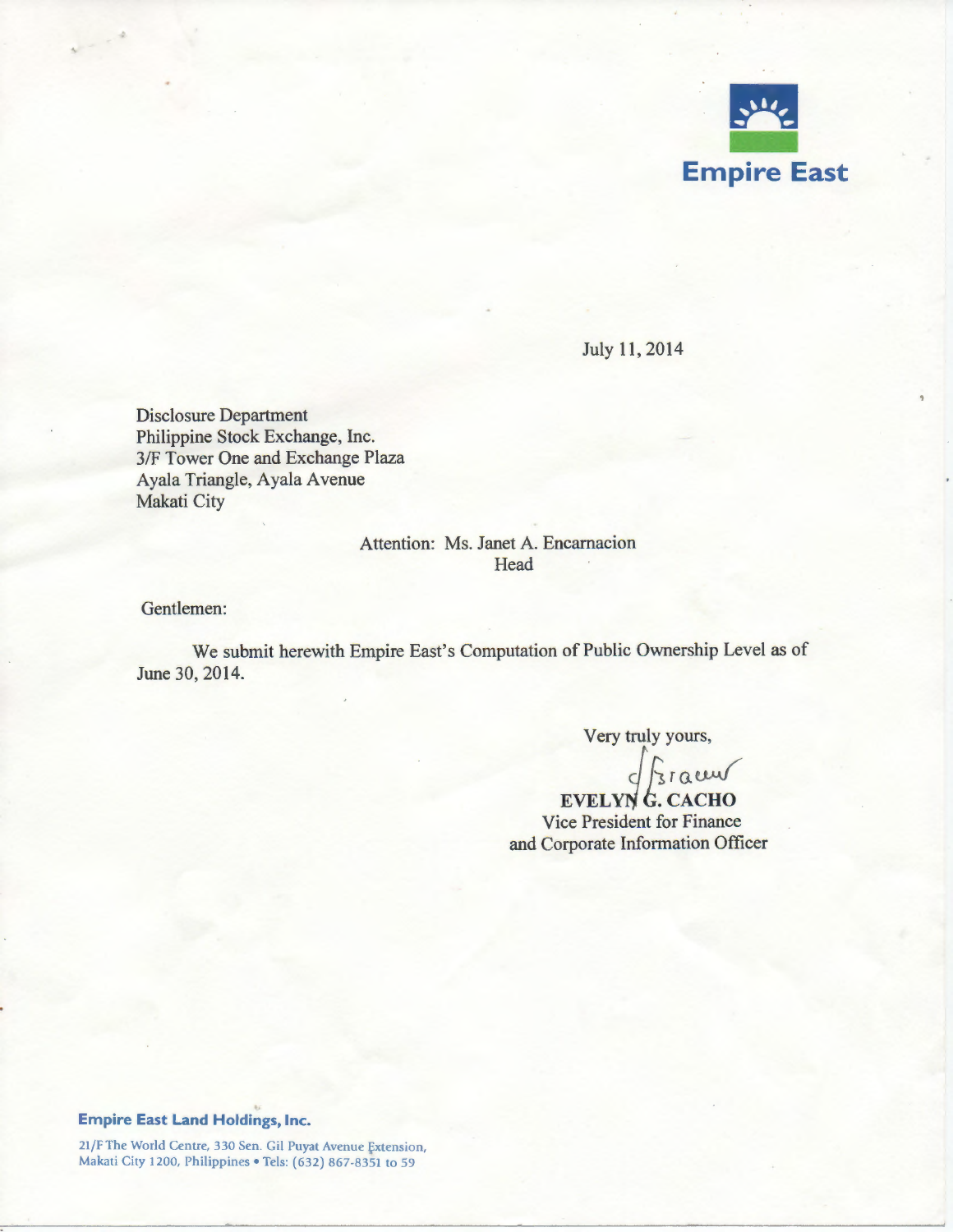#### **EMPIRE EAST LAND HOLDINGS, INC. Computation of Public Ownership Level as of June 30, 2014**

Number of Issued Common Shares **14,803,455,238**<br>Less: Number of Treasury Shares **127,256,071 127,256,071 Less: Number of Treasury Shares** 

Number of Issued and Outstanding Common Shares **14,676,199,167** Less:

|                                                                                      | % to total<br><b>Outstanding Common Shares</b> | <b>Number</b><br>of Common Shares |            |
|--------------------------------------------------------------------------------------|------------------------------------------------|-----------------------------------|------------|
| <b>Directors</b>                                                                     |                                                |                                   |            |
| Chairman Andrew L. Tan                                                               | 0.16542278%                                    | 24,277,777                        |            |
| Dir. Gerardo C. Garcia                                                               | 0.00433543%                                    | 636,277                           |            |
| Dir. Anthony Charlemagne C. Yu                                                       | 0.00000001%                                    | $\mathbf{1}$                      |            |
| Dir. Katherine L. Tan                                                                | 0.00000001%                                    | 1                                 |            |
| Dir. Alejo L. Villanueva, Jr.                                                        | 0.00000001%                                    | 1                                 |            |
| Dir. Enrique Santos L. Sy                                                            | 0.00008103%                                    | 11,892                            |            |
| Dir. Evelyn G. Cacho<br>Sub-total                                                    | 0.00024012%<br>0.17007938%                     | 35,240                            | 24,961,189 |
| Officers                                                                             |                                                |                                   |            |
| Anthony Charlemagne C. Yu<br>President                                               | $(0.00000001\%)$                               | (1)                               |            |
| Ricky S. Libago<br>SVP for Property Development                                      | (0%)                                           | (0)                               |            |
| Antonio E. Llantada, Jr.<br>VP for Audit & Mgt. Services                             | 0.00063049%                                    | 92,532                            |            |
| Ricardo B. Gregorio<br>VP for Human Resources<br>/Admin. Services                    | (0%)                                           | (0)                               |            |
| Evelyn G. Cacho<br><b>VP</b> for Finance                                             | (0.00024012%)                                  | (35, 240)                         |            |
| Jhoanna Lyndelou T. Llaga<br>VP for Marketing                                        | (0%)                                           | (0)                               |            |
| Giovanni C. Ng<br>Treasurer                                                          | (0%)                                           | (0)                               |            |
| Dennis E. Edaño                                                                      | (0%)                                           | (0)                               |            |
| <b>Corporate Secretary</b><br>Celeste Z. Sioson-Bumatay<br>Asst. Corporate Secretary | (0%)                                           | (0)                               |            |
| Sub-total                                                                            | 0.00063049%                                    |                                   | 92,532     |